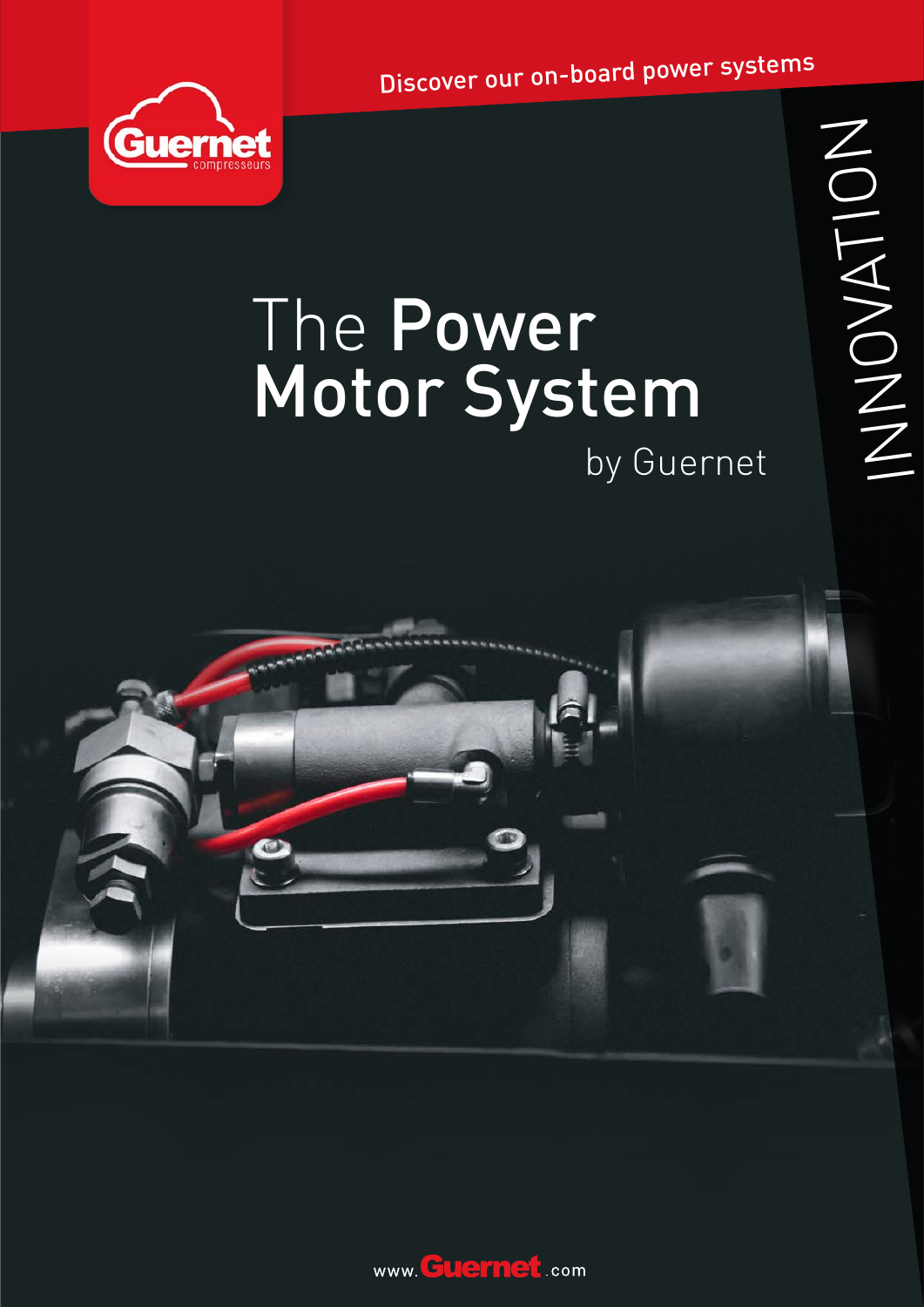

Compressor fixed on the motor



### The system

This system is composed of a **compressor** directly **driven by the motor** by an accessory pulley (provided as an option by the vehicle manufacturer). This compressor is connected **directly** to a storage tank situated underneath the vehicle, where the stored air can be delivered to the desired place by an air hose. The pressure can be regulated up to **12 BAR** with an air delivery of **42 m3 /h - 700l/mn**.

All this system, being entirely **hidden underneath the vehicle**, offers the clients access to **pneumatic energy** constantly without having to crowd their workspace.

The **Power Motor System** only weighs **79 kg**, meaning our clients will henceforth have the ability of loading **more equipment** with these **on board compressor systems** than other compressors already present on the market.

In summary, our **Power Motor System** is functional, mobile, safe and ergonomically designed at the service of all those for whom the use of compressed air is essential for their business. The addition of a **1000** or optional **1500 Watts** converter allows the system to deliver **220 Volts**, single phase.

**This system is only compatible with a new Renault Master 110 and 125 DCI.**

HYDRAULIC VERSION COMING SOON



In 2015, the Power Motor System was awarded Silver trophy at the International grand prize of innovative automobile !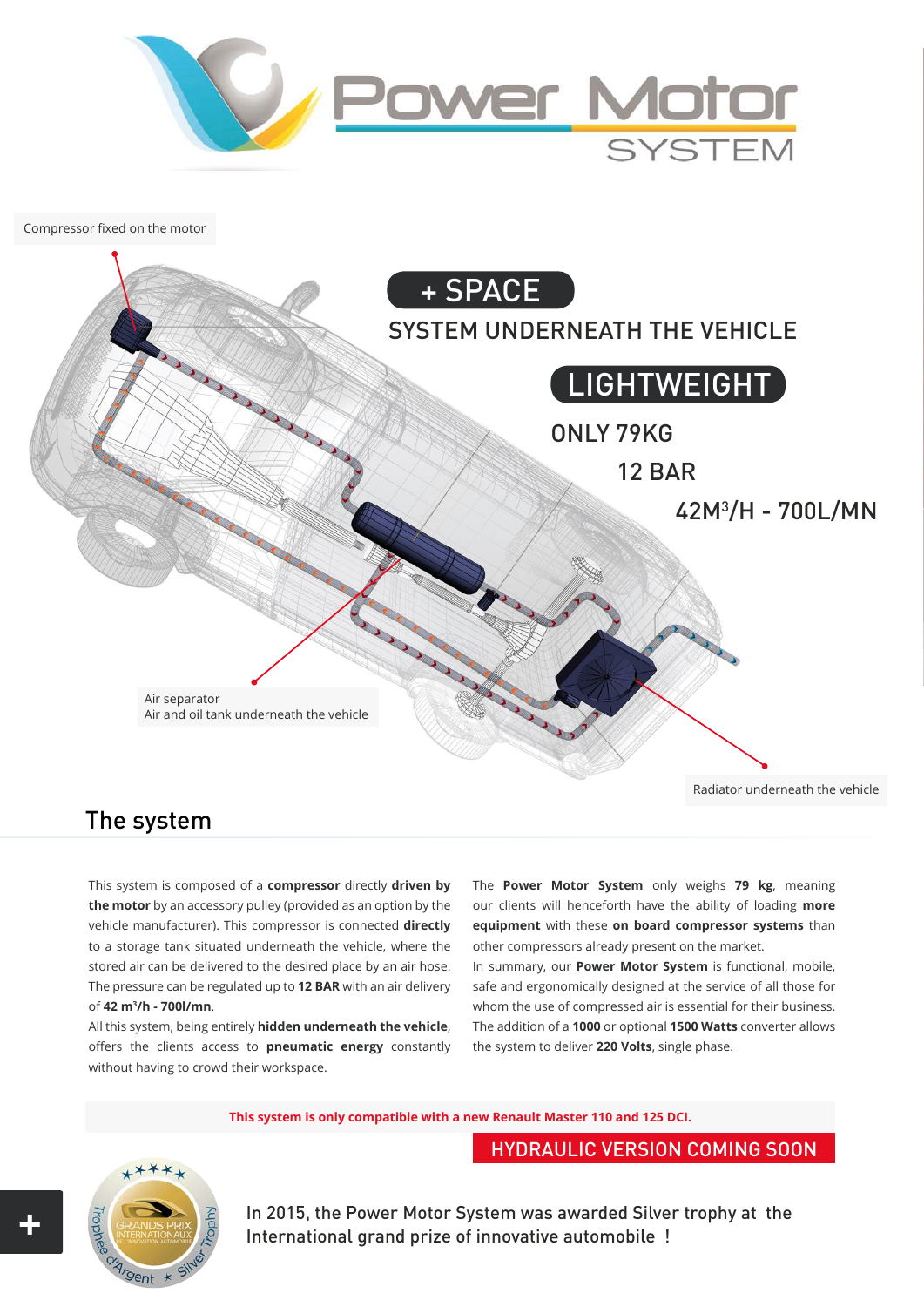#### Run a compressor from your engine



Control panel The engine continues running without key System components fixed under the vehicle

#### + In accordance with the EURO 5B+ emission control standards **For vehicle with EURO 6 standards, please contact us.**

#### **How it works**

To start the system, the operator must **start the car's engine normally**, put it in **neutral** and put on the **handbrake**. Thus the operator can start the compressor via **the control pannel**  located where he is working, **at the rear of the vehicle**. Following the start-up request, the vehicle starts automatically with a programmed **start track** (a programme created by the manufacturers of the car), a magnetic **pulley** is also automatically switched **to drive the compressor**. It is this pulley which is driven by the accessory pulley and a secondary auxiliary belt. For **the peace of mind** of the operator and **to reduce** the risk of thefts, we equip the vehicle with a **key-out system**. It works simply, once the motor has been started, the operator presses a button on the dashboard which keeps the engine running even **when he removes the key** from the ignition. The operator can also **lock** the doors of the vehicle and **work** with peace of mind.



The one condition needed to allow the system to be started is that the handbrake **is switched on**. If the handbrake is not switched on, then **nothing** will happen, which is the same if the handbrake **is switched off** when the system is running, after of which it will **automatically stop**. Furthermore, the system is equipped with **temperature** and **pressure sensors** which automatically make it as default when the present settings are reached.

#### **Environmental point of view**

The **innovating** part of this system is that it allows us to use **the motor** of the vehicles **to supply the compressor**. We have taken away the combustion engine in the back cabin as well as the transport and handling of jerricans. Furthermore, our system is equipped with an adjustable time-lag switch (1 to 10 minutes) allowing to automatically cut the vehicle fast track when the operator does not use compressed air any more and when the air tank is full. By doing this, **we limit the fuel Fuel consumption - 6.5 liters/hour**<br>consumption and gas emissions.